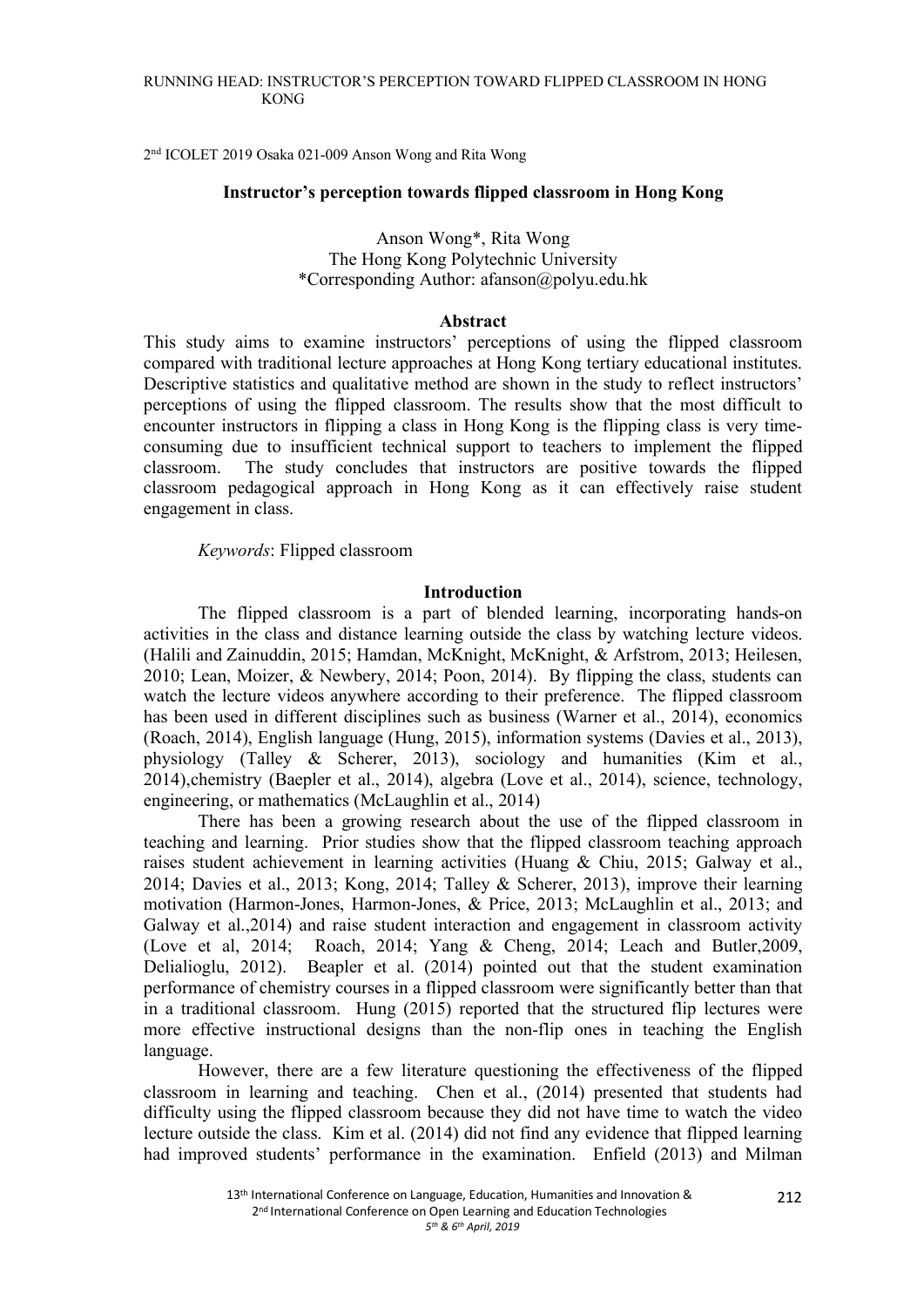(2012) found that poor quality of video lecture was usually an obstacle in flipped classroom practice.

Regarding the barriers to implement the flipped classroom, studies have shown that insufficient technical support to teachers is the main barrier to implement the flipped classroom (Berge & Mrozowski, 1999; Wilson, 1999 and Byron & Bingham, 2001). It has argued that classroom settings usually do not have the latest video technology to support the flipped classroom (Green & McNeese, 2007, p. 13). Besides, lack of relevant video technology supporting the flipped classroom is one of the main barriers (Lim  $\&$ Chai, 2008; Lowther et al., 2008). Instructors having inadequate knowledge and training in the flipped classroom are also barriers using the flipped classroom (Pierson, 2001; Bennett, 2001 and Inan and Lowther, 2009)

The present work extends the previous studies about the application of the flipped classroom in learning and teaching to examine the instructors' perception on the impact of using the flipped classroom on both student engagement and achievement. It will also explore significant factors affecting the instructors' perception using the flipped classroom.

The aim of the study is to investigate teacher perceptions of using the flipped classroom compared with traditional lecture approaches. It will study instructor perception of using the flipped classroom and their perceptions of the impact the flipped classroom on student engagement, learning and achievement in Hong Kong tertiary education. To this end, the study attempts to address the following research questions:

- What are the instructors' perception in using the flipped classroom?
- What are the instructors' perception regarding the impact from using the flipped classroom on both student engagement and achievement?
- What are the main factors affecting the instructors' perception  $-$  both supporting and deferring from using the flipped classroom?

A number of studies illustrate that flipped classroom could effectively engage students in class (Huang & Chiu, 2015; Galway et al., 2014; Love et al, 2014; Roach, 2014; Yang & Cheng, 2014;). However, most of them are not focusing on Hong Kong tertiary education market and their results seldom explain learning and teaching efficiency of using the flipped classrooms from the instructors' perspective. Hence, this study attempts to fill in the gap to collect teacher perception of using the flipped classroom and to investigate the impacts of flipped classroom on teaching and learning in Hong Kong tertiary education.

More importantly, the study can contribute to the relevant literature for further ongoing research on teacher perception of using flipped classroom. The results of this study is paramount for universities to make informed judgment about the validity of classroom pedagogy. It also provides reference to universities to assess the effectiveness of and training for the relevant flipped-classroom teaching. From the daily teaching point of view, findings of the study can also act as reference materials for instructors to fall back on while planning their teaching, through which more innovative assessment approaches can be developed for greater educational attainment. The framework of the study can be further expand to other community colleges and high schools.

In order to achieve the objectives of the study, we collect teacher's opinion on the flipped class through a survey on a sample of university instructors who are teaching in Hong Kong universities and colleges. The structure of the proposed study is organized as follows. Section 2 provides a literature review of the topics related to this study. In Section 3, we develop testable hypotheses; provide methodological details and descriptions of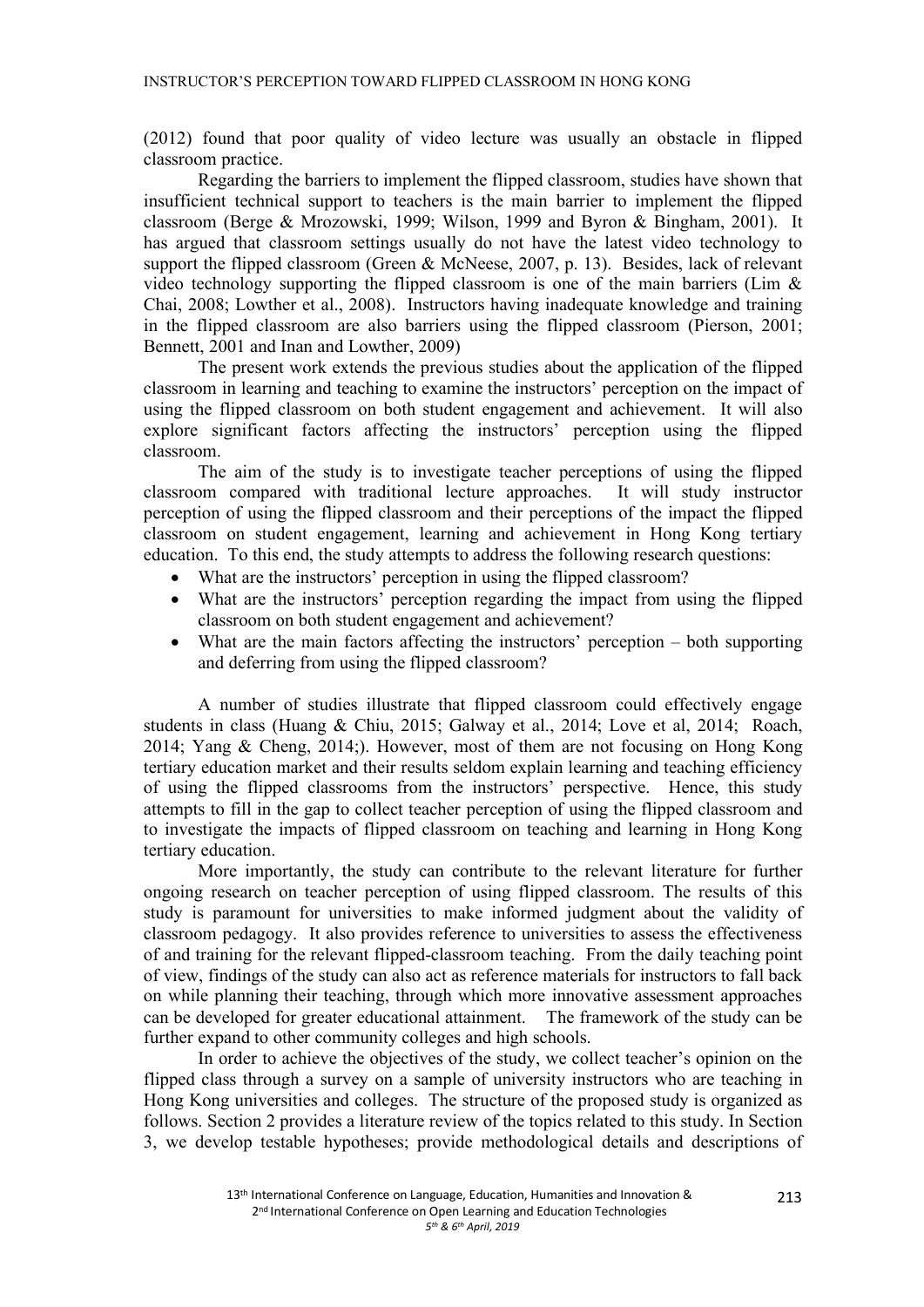data. Result analysis will be presented in Section 4. Section 5 will be a conclusion of the study.

# **Data & Methodology**

The survey about the teachers' perception on the impact of the flipped classroom on learning and teaching was conducted between June 15, 2018 and Sept 20, 2018. It was anonymous using the the MySurvey on-line platform. There was a total of 18 questions including multiple choice and open-ended questions. Hundreds of email invitation letters were sent to teaching colleagues working at different tertiary educational institutions in Hong Kong to invite them to participate in the survey. There were 80 respondents in the survey. The respondents include professors, assistant professors and teaching fellows as well as instructors from different disciplines.

## **Results And Discussion**

In the survey, teaching fellows and assistant professors are the largest groups of respondents. They account for 21.25% and 18.75% respectively. Tutors/teaching assistants made up about 11.25% of respondents. Figure 1 shows that the respondents of the survey distributed in different disciplines: 19% from Medicine/Nursing, 17% from Humanities, 18% from Accounting, Finance and Economics 15% from Social Science, 7% from Law, 6% from Computer and Information System and 4% from Communication/Journalism.

Among the survey respondents, 90% of the them are from four-year public universities and colleges with the rest from private profit-making educational institutes and community colleges. As shown in the figure 2, most of respondents have rich teaching experience. Over 40% of them have more than 10 years of high education teaching experience and 22% of them have 6-10 years of teaching experience in higher educational institutions.

Figure 3 depicts that around half of the respondents have flipped or plan to flip an undergraduate course. The courses that these respondents have flopped include graduate in-class taught courses (21.15%), laboratory courses (6.52%) and capstone projects (5%). In terms of class size, figure 4 indicates that the percentage of the respondents that have flipped or plan to flip a class with fewer than 30 students, a class with 31-60 student, a class with 61-100 students and a class with more than 100 students is 35%, 30%, 15% and 15% respectively.

As shown in the Figure 5, over half of respondents have tried flipping an activity, class, period, or course, and decided to continue flipping while another 20% of them have planned to flip a class in the future. At the same time, there are 20% of the respondents have no intention to flip any class while around 8% of the respondents have tried flipping, but do not plan to do it again.

In respect of the instructors' perception on the application of flipped classes in teaching, we find that instructors are positive on the flipped classroom in Hong Kong. Figure 6 shows that over 50% of respondents who have flipped their classes rate the experience as positive for themselves, a third of them did not express their opinion while fewer than 15% of respondents reported negative experience. In addition, Figure 7 provides evidence that students' feedback to the flipped classes is positive. This is consistent with the findings that flipped classroom can increase student achievement in learning activities (Huang & Chiu, 2015; Galway et al., 2014; Davies et al., 2013; Kong, 2014; Talley & Scherer, 2013), improve their learning motivation (Harmon-Jones, Harmon-Jones, & Price, 2013; McLaughlin et al., 2013; and Galway et al.,2014).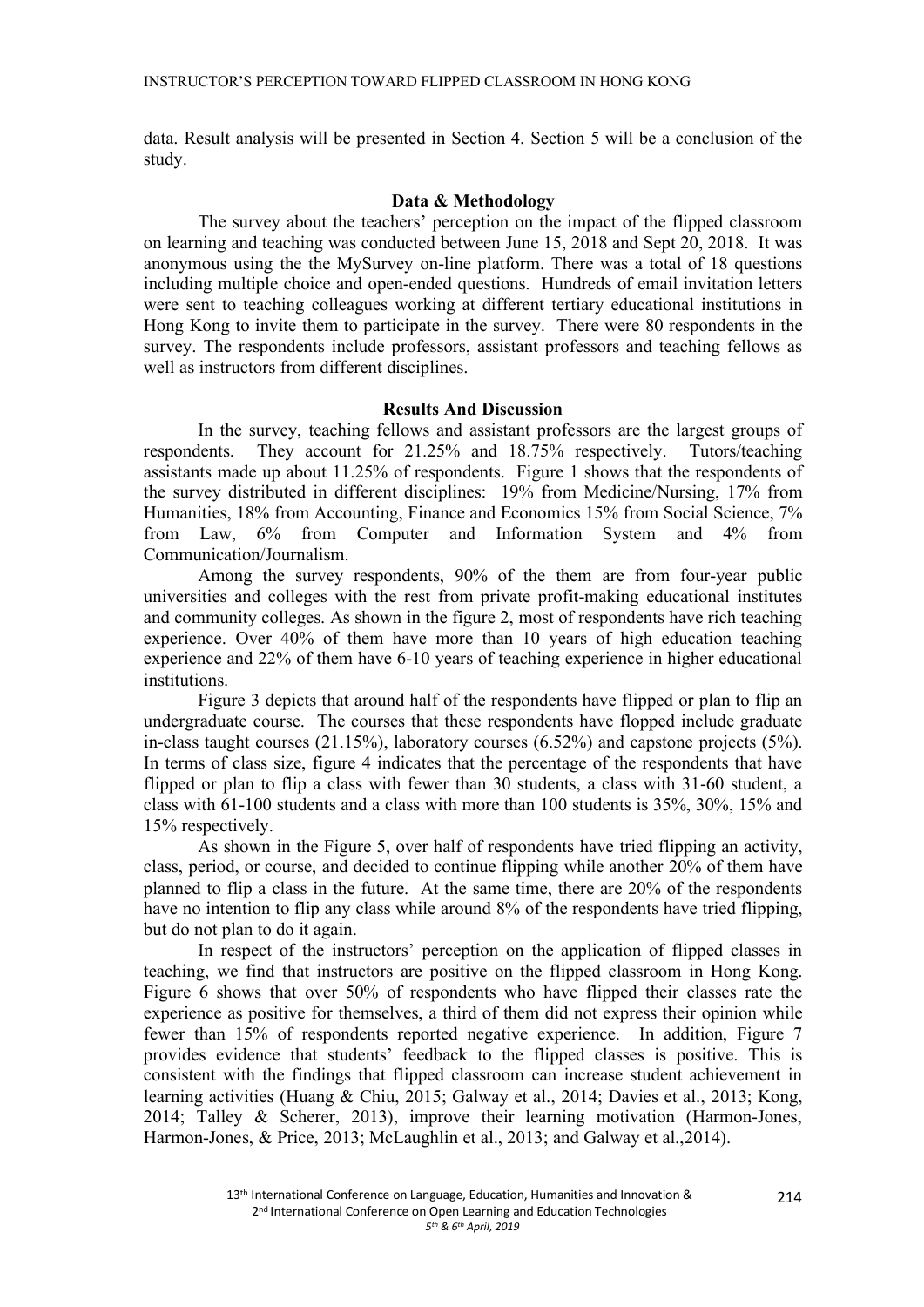Regarding the important reasons for instructors in flipping their classes, include a desire to raise student engagement in class (25%), improve student learning efficiency and effectiveness (23%) and raise teaching efficiency and effectiveness (20%). In general, the respondents agree that students became more collaborative and engaged in the flipped classes. They have also observed that students are very positive towards to flipped classes and only a small portion of students are negative towards the flipped classrooms (shown in the Figures 8 and 9). The above findings regarding raising student engagement in class is supported by the results of Love et al. (2014), Roach (2014), Yang & Cheng (2014), Leach and Butler (2009), and Delialioglu (2012). Similarly, the findings that flipped classes improving student learning efficiency and effectiveness are consistent with conclusion drawn by Huang & Chiu (2015), Galway et al., (2014), Davies et al. (2013), Kong (2014), Talley & Scherer (2013) and Beapler et al. (2014). Last but not least, the findings that flipped classes enhancing teaching efficiency and effectiveness are echoed by Hung (2015).

Consistent with prior studies, the most difficult to encounter instructors in flipping a class in Hong Kong is the flipping class is very time consuming (nearly 25% of respondents). This is likely due to insufficient technical support to teachers to implement the flipped classroom as pointed out by Berge & Mrozowski, 1999; Wilson, 1999 and Byron & Bingham, 2001.The next significant challenge was that respondents did not have enough knowledge and understanding of flipping technology (about 18%). This is in line with the findings of Pierson (2001), Bennett (2001) and Inan and Lowther (2009).

#### **Conclusion**

In summary, the study concludes that the instructors and students are positive towards the flipped classroom pedagogical approach in Hong Kong even though there are numerous difficulties encountering in flipping classes. The results also show that the flipped classroom can raise both learning and teaching efficiency and so it is worth for promoting in Hong Kong tertiary education.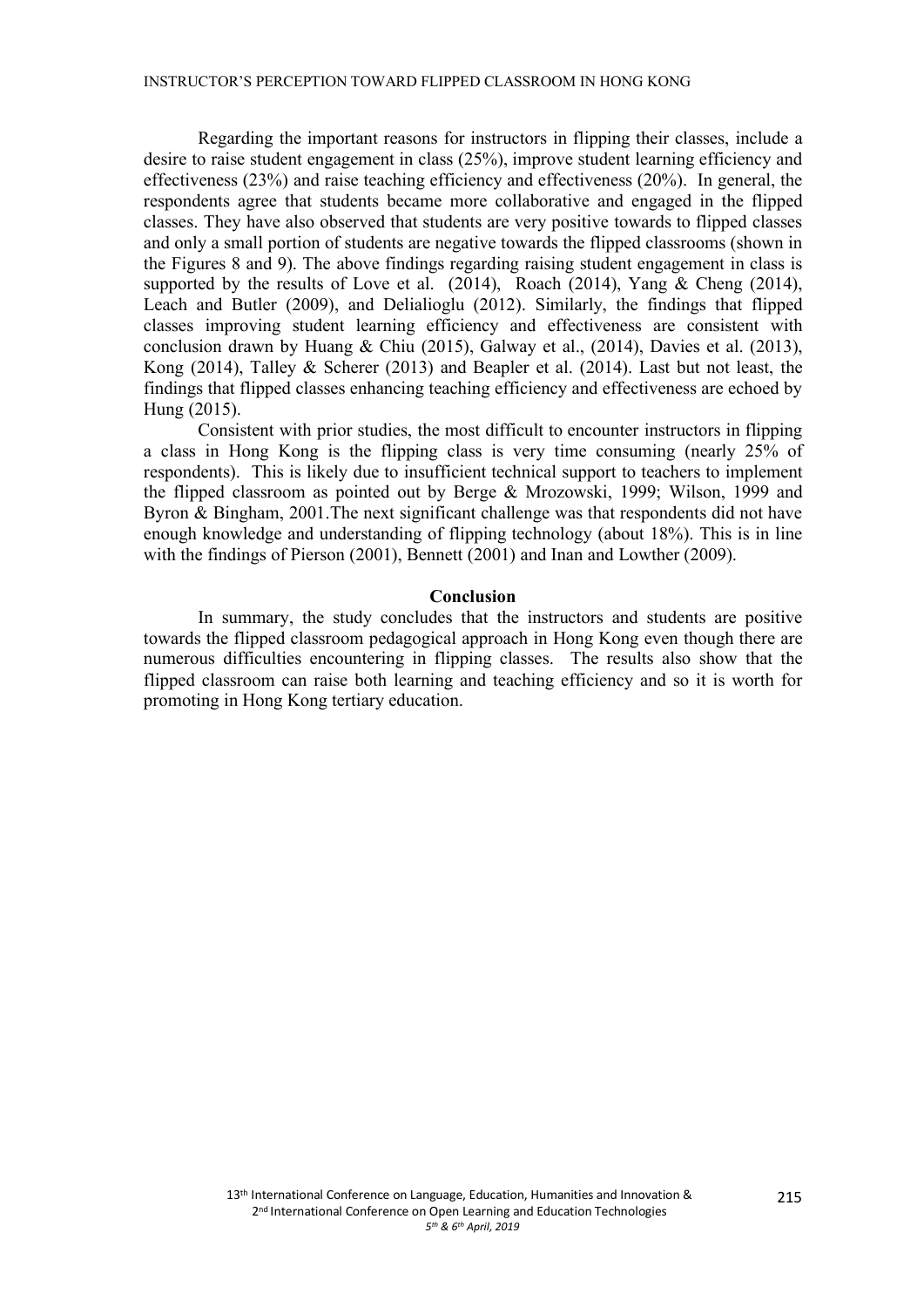

# **Figures**



13<sup>th</sup> International Conference on Language, Education, Humanities and Innovation & 2<sup>nd</sup> International Conference on Open Learning and Education Technologies *5th & 6th April, 2019*

216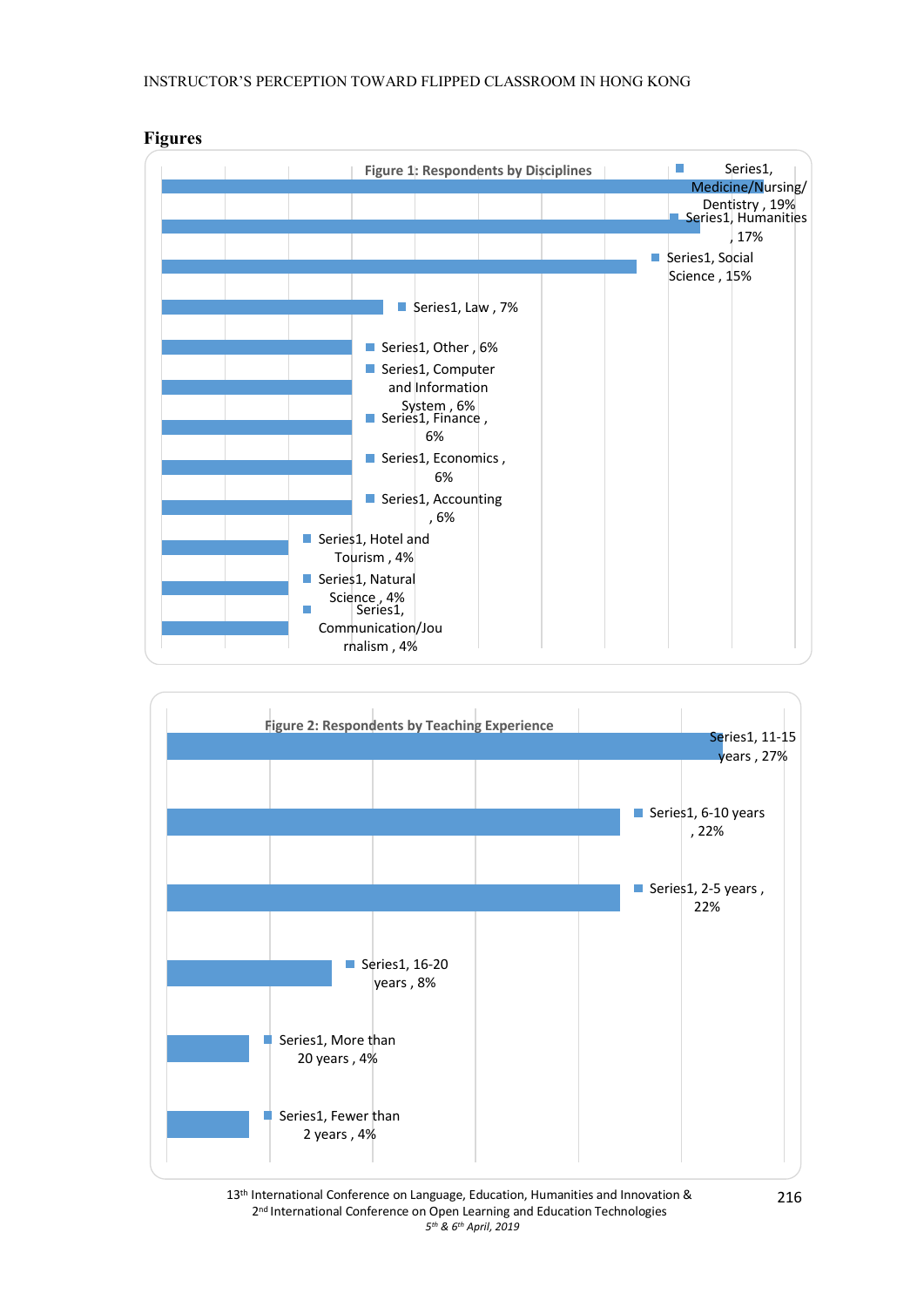#### INSTRUCTOR'S PERCEPTION TOWARD FLIPPED CLASSROOM IN HONG KONG

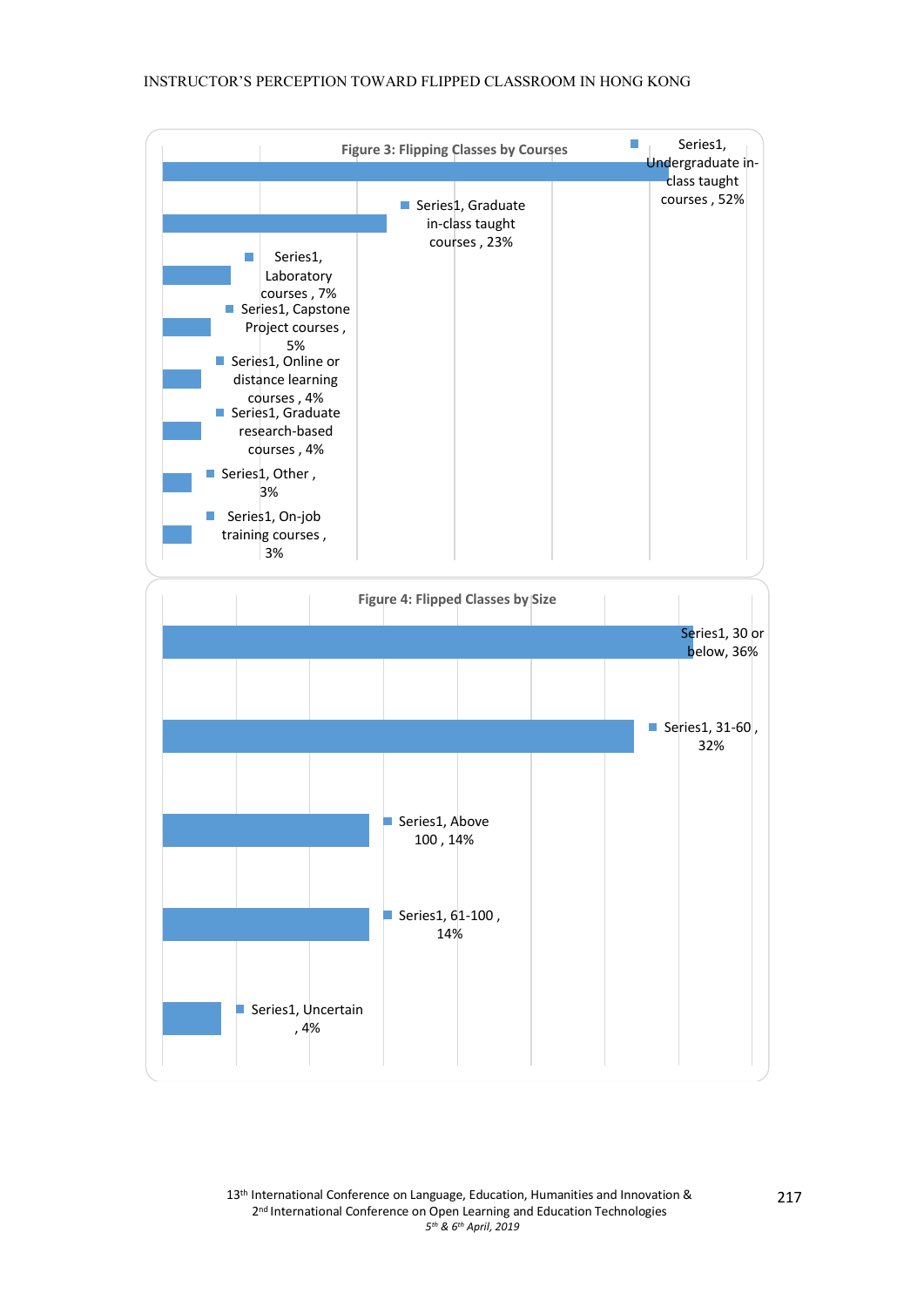# INSTRUCTOR'S PERCEPTION TOWARD FLIPPED CLASSROOM IN HONG KONG

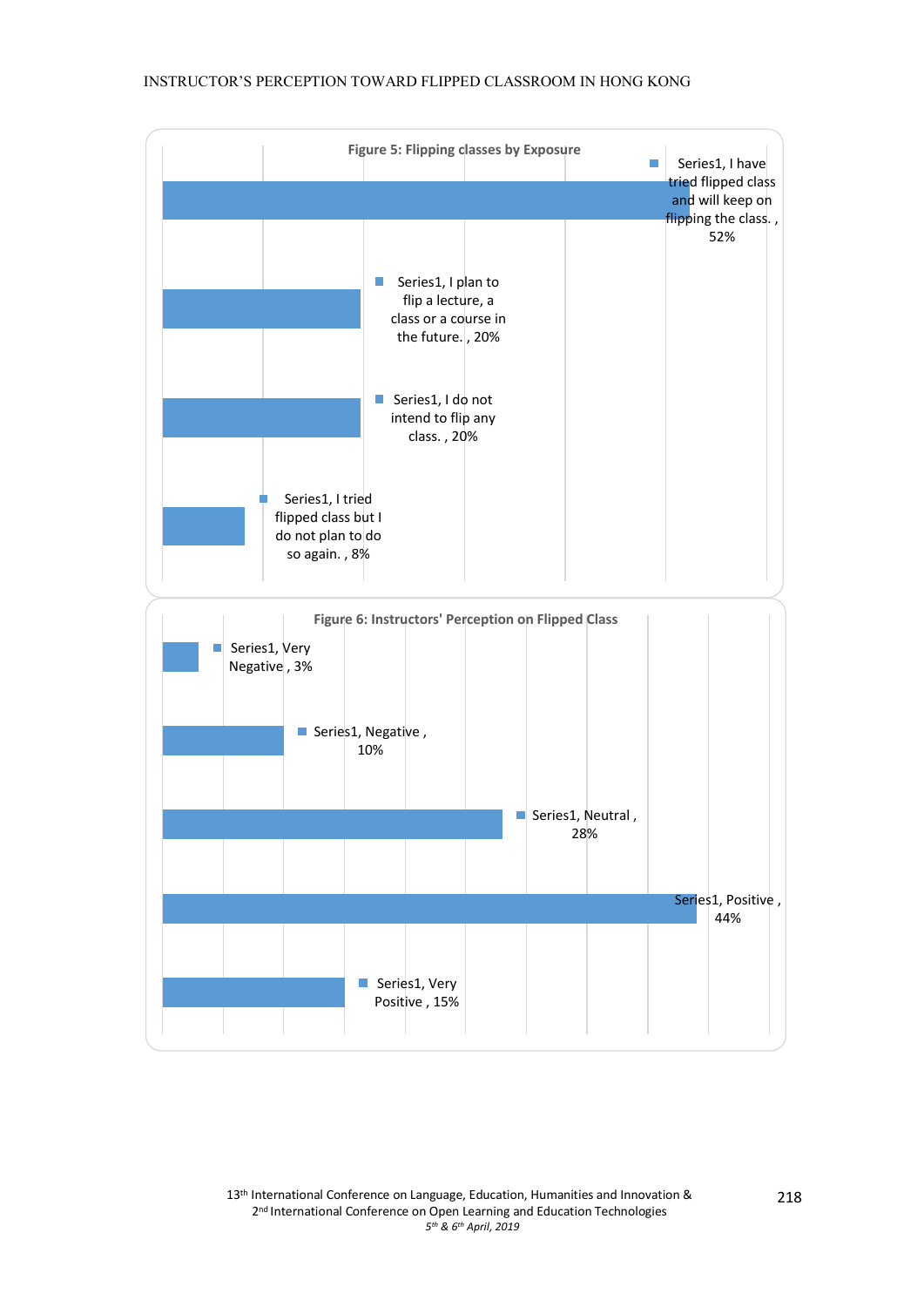# INSTRUCTOR'S PERCEPTION TOWARD FLIPPED CLASSROOM IN HONG KONG

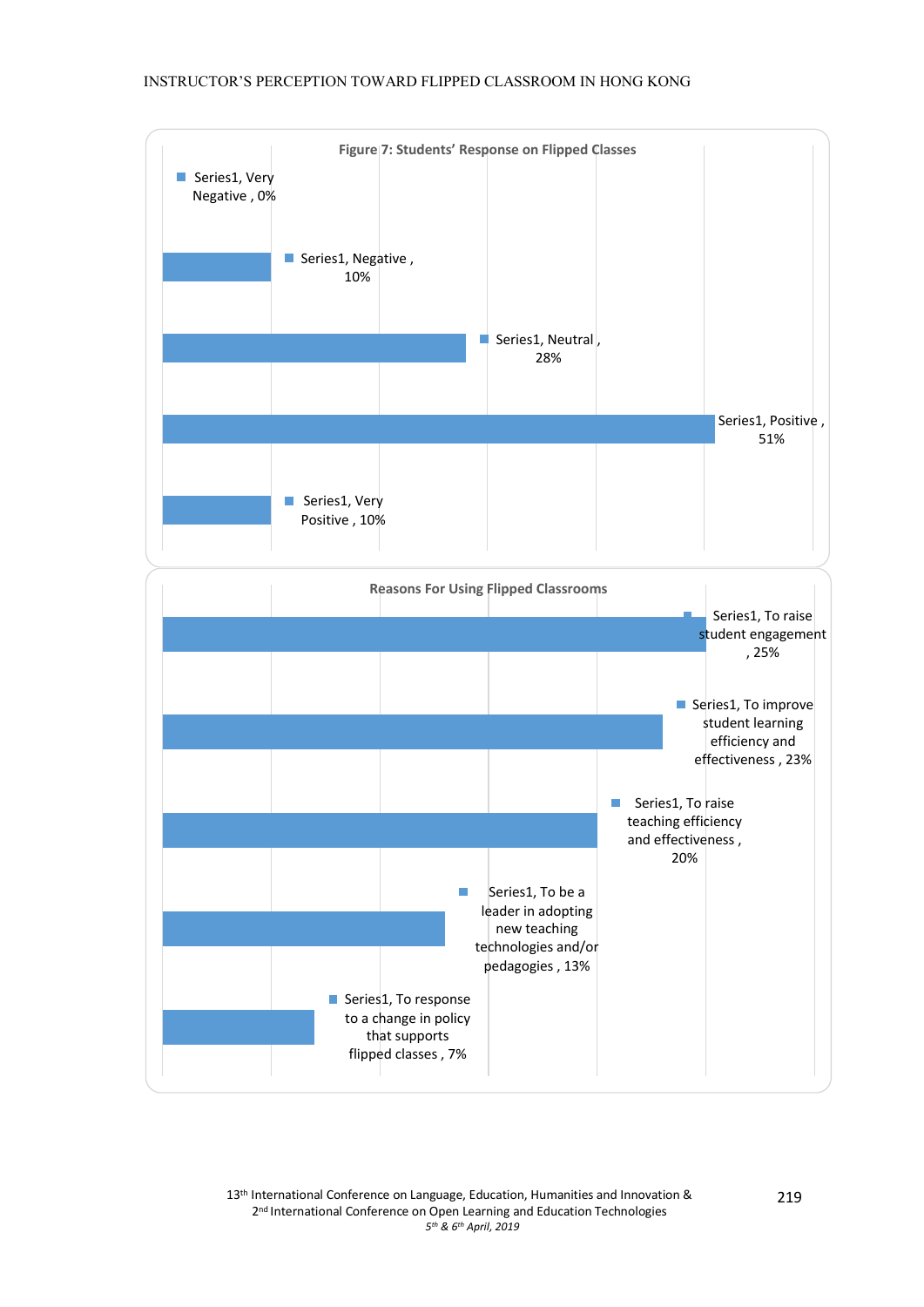

13<sup>th</sup> International Conference on Language, Education, Humanities and Innovation & 2<sup>nd</sup> International Conference on Open Learning and Education Technologies *5th & 6th April, 2019*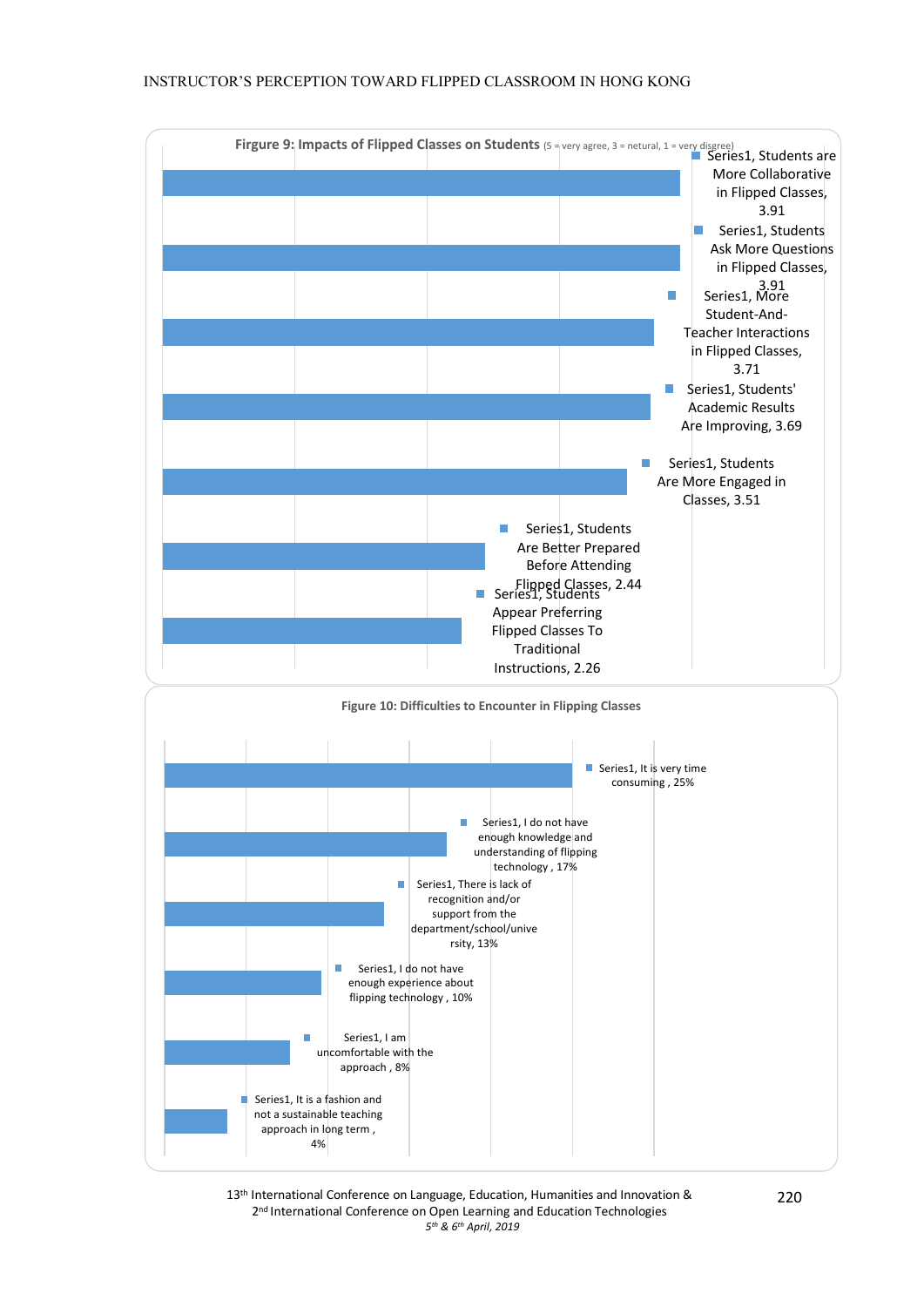#### **Reference**

- Baepler, P., Walker, J., & Driessen, M. (2014). It's not about seat time: Blending, flipping, and efficiency in active learning classrooms. Computers & Education, 78, 227-236. doi:10.1016/j.compedu.2014.06.006
- Berge, Z. L., & Mrozowski, S. (1999). Barriers to online teaching in elementary, secondary, and teacher education. Canadian Journal of Educational Communication. Retrieved from http://www.emoderators.com/barriers/barrwire.shtml
- Bennett, H. (2001, October). Successful K–12 technology planning: Ten essential elements. Washington, DC: Office of Educational Research and Improvement (ERIC Document Reproduction Service No. ED346082).
- Byron, E., & Bingham, M. (2001). Factors influencing the effective use of technology for teaching and learning: Lessons learned from the SEIR-Tec intensive site schools. Retrieved from http://www.seirtec.org/publications/lessons.pdf.
- Chen, Y., Wang, Y., & Chen, N. S. (2014). Is FLIP enough? Or should we use the FLIPPED model instead? Computers & Education, 79, 16–27. doi: 10.1016/j.compedu.2014.07.004 Davies, R. S., Dean, D. L., & Ball, N. (2013). Flipping the classroom and instructional technology integration in a college-level information systems
	- spreadsheet course. Educational Technology Research and Development, 61(4), 563–580. doi: 10.1007/s11423-013-9305-6
- Delialioglu, Ö. (2012). Student engagement in blended learning environments with lecturebased and problem-based instructional approaches. Educational Technology & ,15(3), 310–322.
- Enfield, J. (2013). Looking at the Impact of the Flipped Classroom Model of Instruction on Undergraduate Multimedia Students at CSUN. TechTrends TECHTRENDS TECH TRENDS, 57(6), 14-27. doi:10.1007/s11528-013-0698-1
- Galway, L. P., Corbett, K. K., Takaro, T. K., Tairyan, K., & Frank, E. (2014). A novel integration of online and flipped classroom instructional models in public health higher education. BMC Medical Education BMC Med Educ, 14(1), 181. doi:10.1186/1472-6920-14-181
- Green, M., & McNeese, M. (2007, January). Using edutainment software to enhance online learning. International Journal on E-Learning, 6(1), 5-16.
- Halili, S. H., & Zainuddin, Z. (2015). Flipping the classroom: What we know and what we don't. The Online Journal of Distance Education and e-Learning, 3(1), 28–35.
- Hamdan, N., McKnight, P., McKnight, K., & Arfstrom, K. M. (2013). The flipped learning model: A white paper based on the literature review titled "A Review of Flipped Learning." Arlington, VA: Flipped Learning Network.
- Harmon-Jones, E., Harmon-Jones, C., & Price, T. F. (2013). What is approach motivation? Emotion Review, 5(3), 291–295. doi: 10.1177/1754073913477509
- Heilesen, S. B. (2010). What is the academic efficacy of podcasting? Computers  $\&$ Education, 55(3), 1063–1068. doi: 10.1016/j.compedu.2010.05.002
- Hung, H. T. (2015). Flipping the classroom for English language learners to foster active learning. Computer Assisted Language Learning, 28(1), 81–96. doi: 10.1080/09588221.2014.967701
- Huang, Y. M., & Chiu, P. S. (2015). The effectiveness of the meaningful learning-based evaluation for different achieving students in a ubiquitous learning context. Computers & Education, 87, 243–253. doi: 10.1016/j.compedu.2015.06.009
- Inan, F., & Lowther, D. (2009). Factors affecting technology integration in K-12 classrooms: A path model. Educational Technology Research & Development, 58(2), 137-154. doi:10.1007/s11423-009-9132-y.